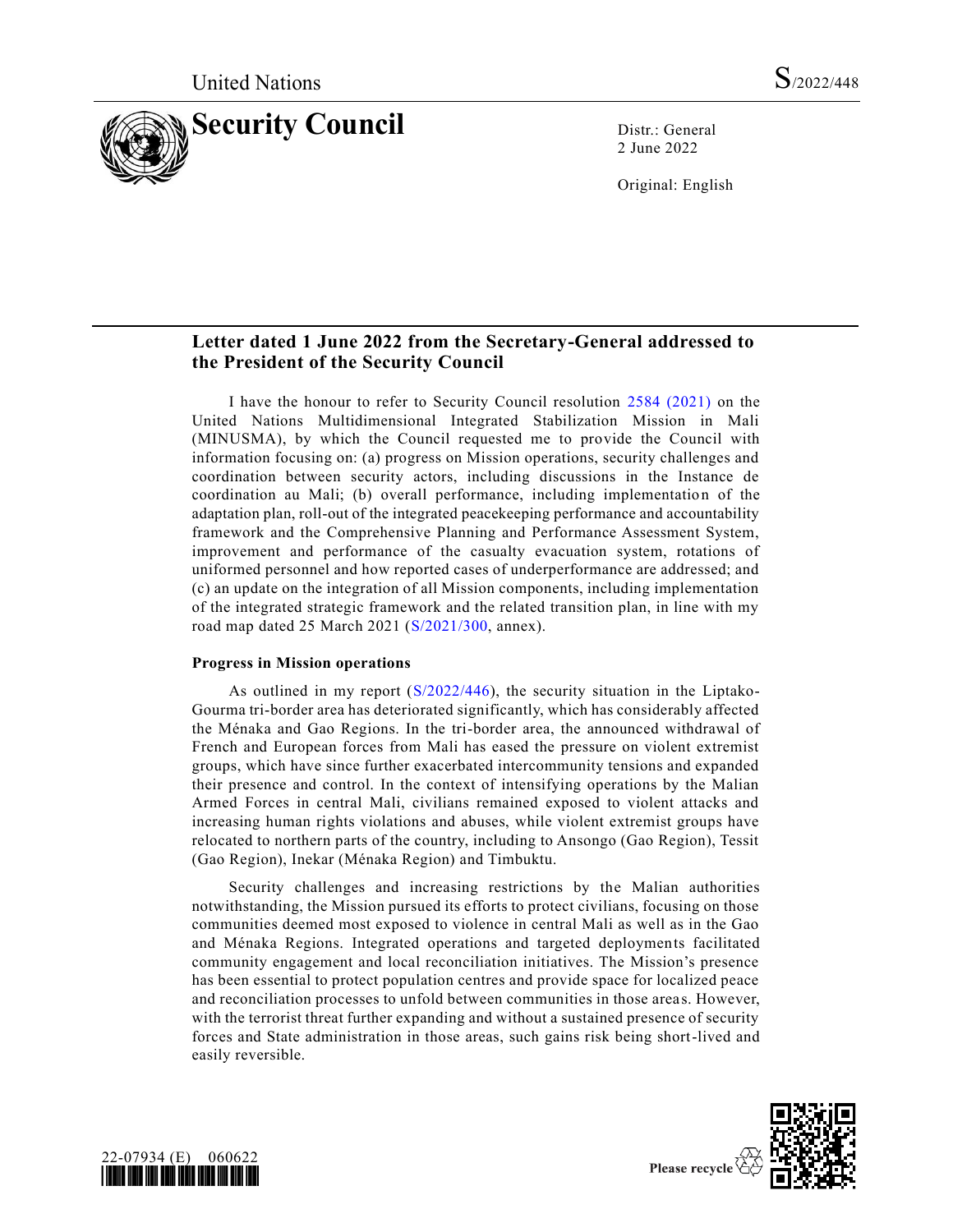In central Mali, as part of Operation Badger in the Diafarabé commune in Mopti Region, MINUSMA conducted deterrent air-mobile operations on 14 February, in coordination with local leaders. The operation allowed MINUSMA to engage with the local population and the mayor of Diafarabé for the first time in s everal months. Such integrated missions, which involve the participation of uniformed contingents and civilian personnel, contribute to enhancing community engagement, deepening the Mission's understanding of local conflict dynamics and identifying opportu nities to enhance social cohesion. However, recent restrictions on air movements by the Malian authorities in the centre regions limited activities under Operation Badger, including planned missions to Madougou, Douna-Pen and other locations in Koro and Djenné *cercles*.

In Douentza, Mopti Region, peacekeepers conducted daily patrols and carried out an integrated mission in support of water projects and the promotion of a safe and secure environment as part of Operation Beaver. From 7 to 14 March, MINUSMA prepared to conduct a multidisciplinary effort dubbed Operation Dangare-Wotoro aimed at investigating human rights violations near Diabali, Ségou Region, following allegations that 35 civilians had been killed by the Malian Armed Forces in the area. Access to the site was, however, denied by Malian authorities, which resulted in the investigation being carried out remotely.

Under Operation Buffalo, which is aimed at protecting civilians in the Koro, Bankass and Bandiagara *cercles*, the Mission continues to maintain an operating base in Ogossogou, although access to the region was recently affected by the operations conducted by the Malian Armed Forces in the centre. MINUSMA continues to secure and enable the repairs of two bridges between Mopti and Bandiagara, which were damaged by extremist groups in August 2021 and are critical for the movement of the population and of security forces in the Bandiagara Region.

In northern Mali, following an intensification of violent activities by violent extremist groups in the tri-border region, MINUSMA intensified the presence of its mobile taskforce units and conducted patrols on both sides of the Niger River in the Tessit area. The Mission also conducted operations in Tessit from 17 to 24 February and from 21 to 30 March following allegations of human rights violations by violent extremist groups, and later assisted in safely moving internally displaced persons. In addition, MINUSMA doubled its day and night patrols in Ménaka and deployed units on a rotational basis to Talataye from 31 March onwards, following heightened threats to civilians in the area from violent extremist groups.

Operation Farrier continued with the objective of monitoring the movement of signatory armed groups and weapons in compliance with the Agreement on Peace and Reconciliation in Mali. The number of movement notifications by signatory armed groups increased to some extent in the reporting period, demonstrating a willingness by signatories to adhere to the cessation of hostilities agreement. However, instances of non-compliance related to movement notifications remained high and continued to outnumber the reported rates of compliance. All violations of the cessation of hostilities agreement are reported and monitored by the Technical Commission on Security, which is chaired by the Mission. Although instances of non-compliance by signatory armed groups with the requirement to notify their movements continued to occur, there has not been a resumption of violent clashes or hostilities between the signatory armed groups themselves, or with the Malian authorities in northern Mali.

As humanitarian needs increased, notably in Ménaka, Gao, Sikasso and Kayes, where conflict-driven displacement was highest, the Mission provided security assistance through 21 humanitarian escorts. In Ménaka, the Mission provided support to secure the air strip, which played a critical role for humanitarian partners in accessing the area and distributing humanitarian aid.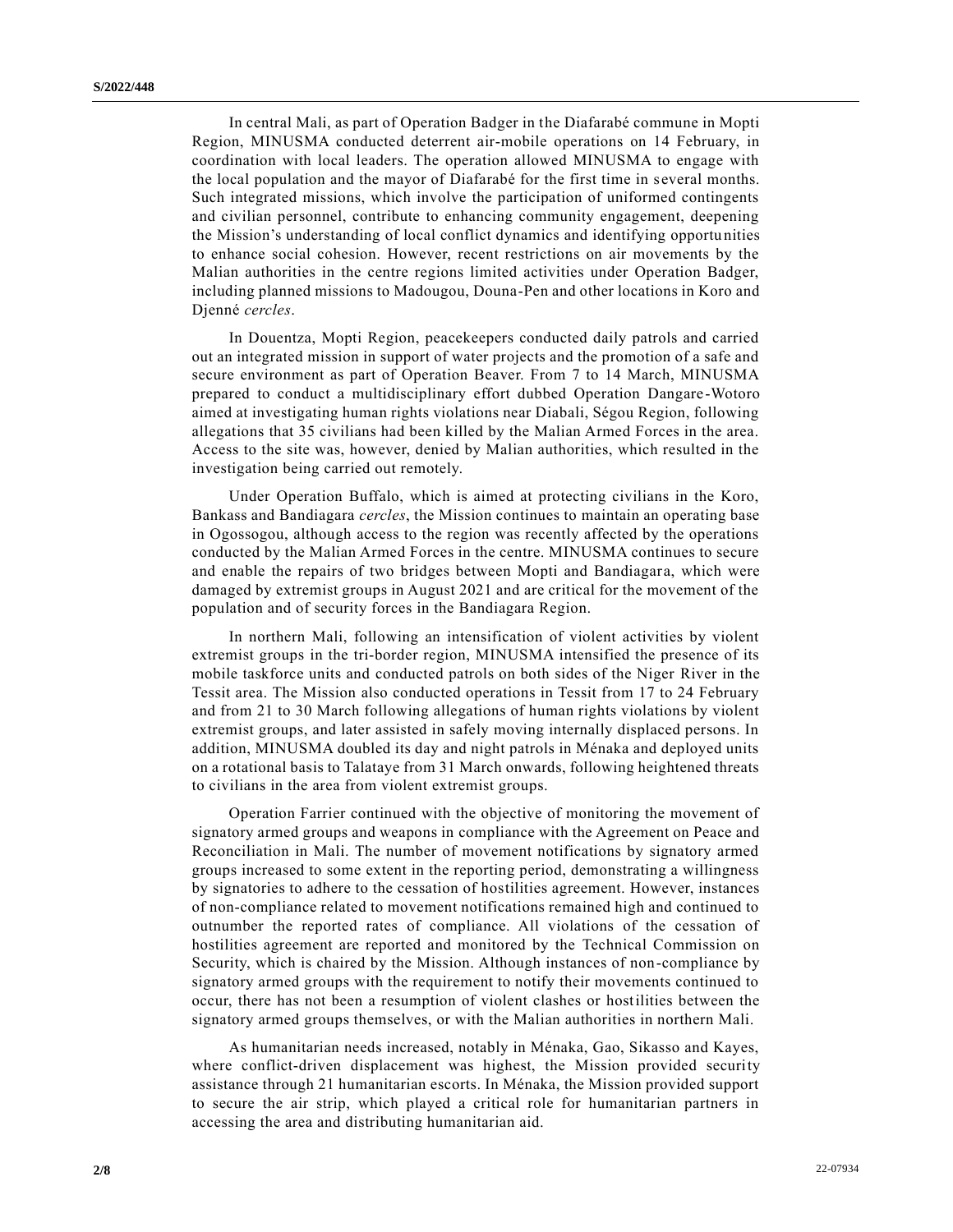# **Coordination of security presences**

Close coordination continued with other security presences through the Instance de coordination militaire au Mali, which serves as the main forum for the coordination of activities among security actors in Mali. In March, partners agreed to establish a tripartite mechanism between MINUSMA, Operation Barkhane and the Malian Armed Forces to strengthen coordination and communication on the logistics of the withdrawal of Operation Barkhane and Task Force Takuba forces.

The increased operational tempo of the Malian Defence and Security Forces affected the coordination with the Malian Armed Forces. The reporting period also saw an increased number of restrictions for MINUSMA. Following the temporary suspension from 14 to 20 January of MINUSMA flights as a result of the introduction of new approval arrangements by the Centre de coordination des opérations aériennes du Mali, the prohibited air zone over central Mali remains in effect. Some MINUSMA operations have been denied or have had to be postponed as a result of uncertain or unavailable air coverage by unmanned aerial vehicles or reconnaissance flights. Since January 2022, denials of MINUSMA flight requests in central Mali have extended to requests related to human rights investigations in Dangere-Wotoro and Moura, one mission to Dangaténé in support of local reconciliation, and intelligence, surveillance and reconnaissance flights, including flights indispensable to securing MINUSMA convoys. Although planned regular flights were largely unaffected, host authority restrictions have disproportionally affected the ability of the Mission to conduct operations in central Mali. In addition, in some cases, ground patrols have been denied access to specific locations. The restrictions are in place in areas where there have been increased allegations of human rights violations and abuses and where foreign security personnel, as well as Malian military personnel, are allegedly present.

MINUSMA concluded a preliminary investigation into a fire incident in which a MINUSMA long-range reconnaissance group patrol was targeted. The incident occurred in the area of Tessit, Gao Region, on 22 March, when a helicopter of the Malian Armed Forces fired six rockets at the long-range reconnaissance group, one of which landed a mere 50 metres from one of the group's vehicles The investigation established that MINUSMA had coordinated the patrol with the Malian Armed Forces and indicated that the information shared by the Mission with its Malian counterparts may not have reached all those concerned. A board of inquiry is being convened to identify concrete measures to prevent any similar event in the future.

#### **Mission performance**

Despite significant challenges, the Mission continues to make strides towards improving overall performance through enhanced coordination, adaptation and agility. Extensive political and military engagements in Kidal, Tessalit and Aguelhok have resulted in a notable decrease in security incidents, including a reduction in attacks on MINUSMA camps and roadside attacks, and more freedom of movement for the population. MINUSMA security interventions have been implemented in concert with community engagement and quick-impact projects in the communities in Kidal, Aguelhok and Tessalit.

The Mission also swiftly responded to reports of human rights violations and displacement of populations. MINUSMA launched integrated operations in central Mali and in the Gao area to conduct human rights investigations and to facilitate humanitarian access in remote areas, notably in Moura, in central Mali. To that end, a special forces company, two military utility helicopters and two attack helicopters were relocated from Timbuktu to Mopti and were on standby for one week. MINUSMA remains ready to deploy the investigative team within 48 hours, should the Malian authorities grant approval. In addition, the Mission continued its support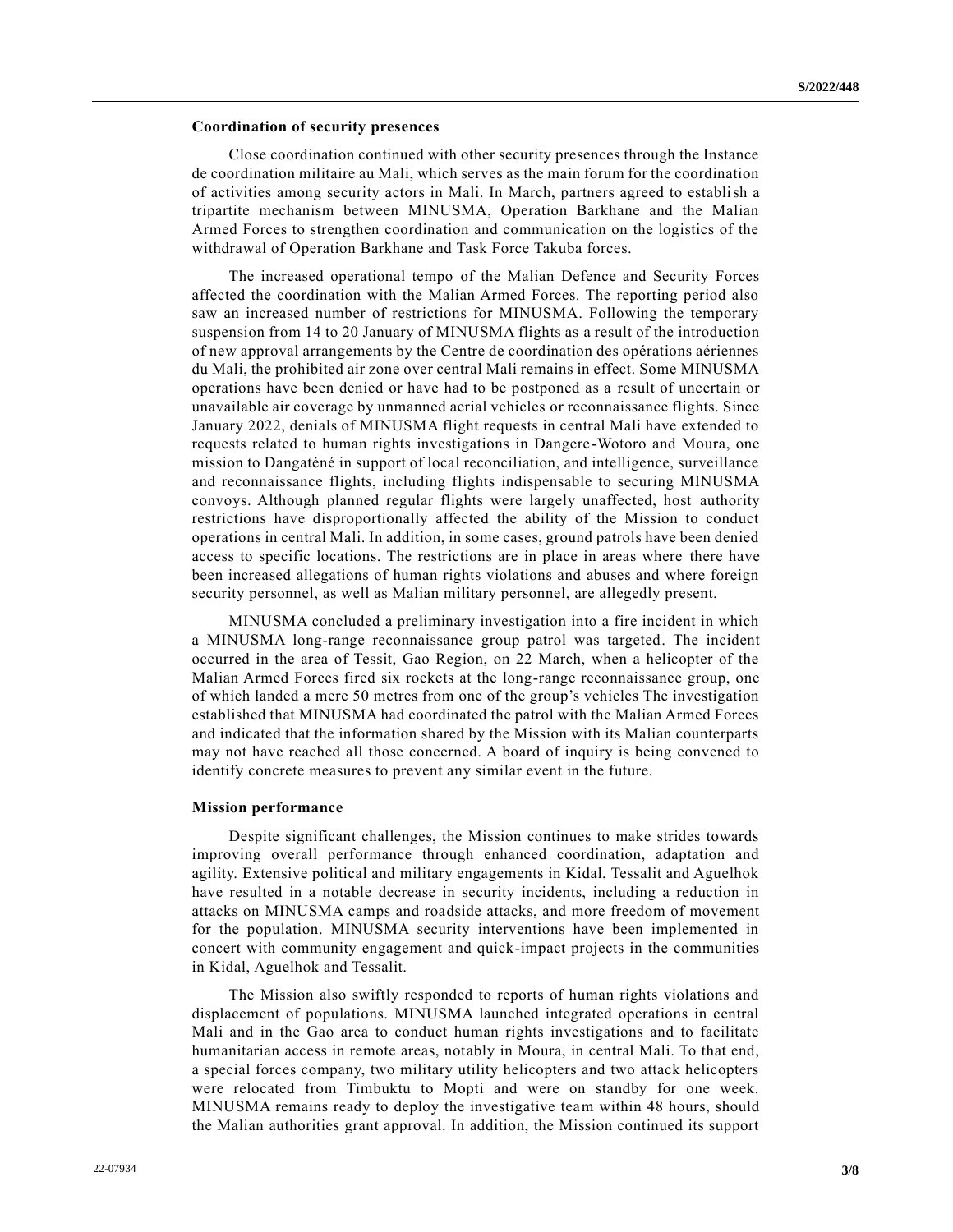for wider human rights monitoring and reporting, notably through 15 human rights investigations in Diabali, Assa Were, Nara, Douentza, Ménaka, Talataye, Tessit and elsewhere, as well as by facilitating 73 joint monitoring missions with partners, including the National Human Rights Commission.

Further progress was made in relation to the Action for Peacekeeping Plus agenda, particularly with regard to strategic and operational integration, and advancements in line with the integrated peacekeeping performance and accountability framework. The Mission continued to build on a revised process under the Comprehensive Planning and Performance Assessment System, including through the facilitation of a mission-wide performance assessment in February 2022 and the quarterly collection of data against the Mission's key objectives. Quarterly senior management meetings are held to review the effectiveness of Mission plan priorities and results on the ground, and, to that end, adjust the Mission's interventions to ensure optimal mandate implementation.

Extensive mitigating measures were put in place to limit the impact on Mission operations of the sanctions imposed by the Economic Community of West African States (ECOWAS). The Mission adopted a series of contingency measures to ensure that the impact on the Malian banking sector would not adversely affect the Mission's ability to operate. Between 10 January and 1 March, a total of 77 cargo containers were immobilized in Burkina Faso, Côte d'Ivoire, Mali, the Niger and Senegal. The shipments included spare parts for technical units, ammunition, spare parts for vehicles and aircraft, and cargo for contractors. Following discussions with the Malian authorities, cargo in Mali was released. Neighbouring ECOWAS countries also increasingly released cargo from various locations.

Since February, the rotations of 2,480 uniformed personnel from seven troop and police-contributing countries of ECOWAS have been delayed due to the lack of authorizations by the Malian authorities. This concerns formed police units in Bamako, Ménaka, Mopti, Gao and Timbuktu as well as the engineering company in Timbuktu, along with an infantry battalion in Mopti and the force protection unit in Timbuktu. Delays in troop rotations affect troop morale and Mission operations.

The highest annual number of attacks involving improvised explosive devices had been recorded since the Mission's inception in 2021 (245). In 2022, to date, the explosive threat has remained high, with 76 such attacks registered and 153 casualties related to such attacks. In support of the safety and security of peacekeepers, the MINUSMA comprehensive threat mitigation framework for improvised explosive devices, supported through its governance structure with regard to measures to counter improvised explosive devices, continued to enhance both the Mission's strategic capacities and the technical and tactical capacities of uniformed units to mitigate the threat from improvised explosive devices. Furthermore, MINUSMA actively took steps to address the most immediate equipment gaps mitigation of the threat posed by improvised explosive devices by providing electronic countermeasure s to enable the safe deployment and operations of contingents most at risk in the centre. In addition, with troop-contributing countries demonstrating increasing national ownership of their training capacity in the area of mitigation of the threat posed by improvised explosive devices, the Mine Action Service commenced training and mentoring support to instructors of incoming rotations prior to their deployment. Those efforts have resulted in a high percentage of explosive devices being detected and neutralized, thus preventing numerous peacekeeper casualties and the destruction of assets.

To address the deteriorating security environment, additional measures were put in place to enhance the safety and security of peacekeepers more broadly. Although the current reporting period saw a decrease in attacks on MINUSMA camps,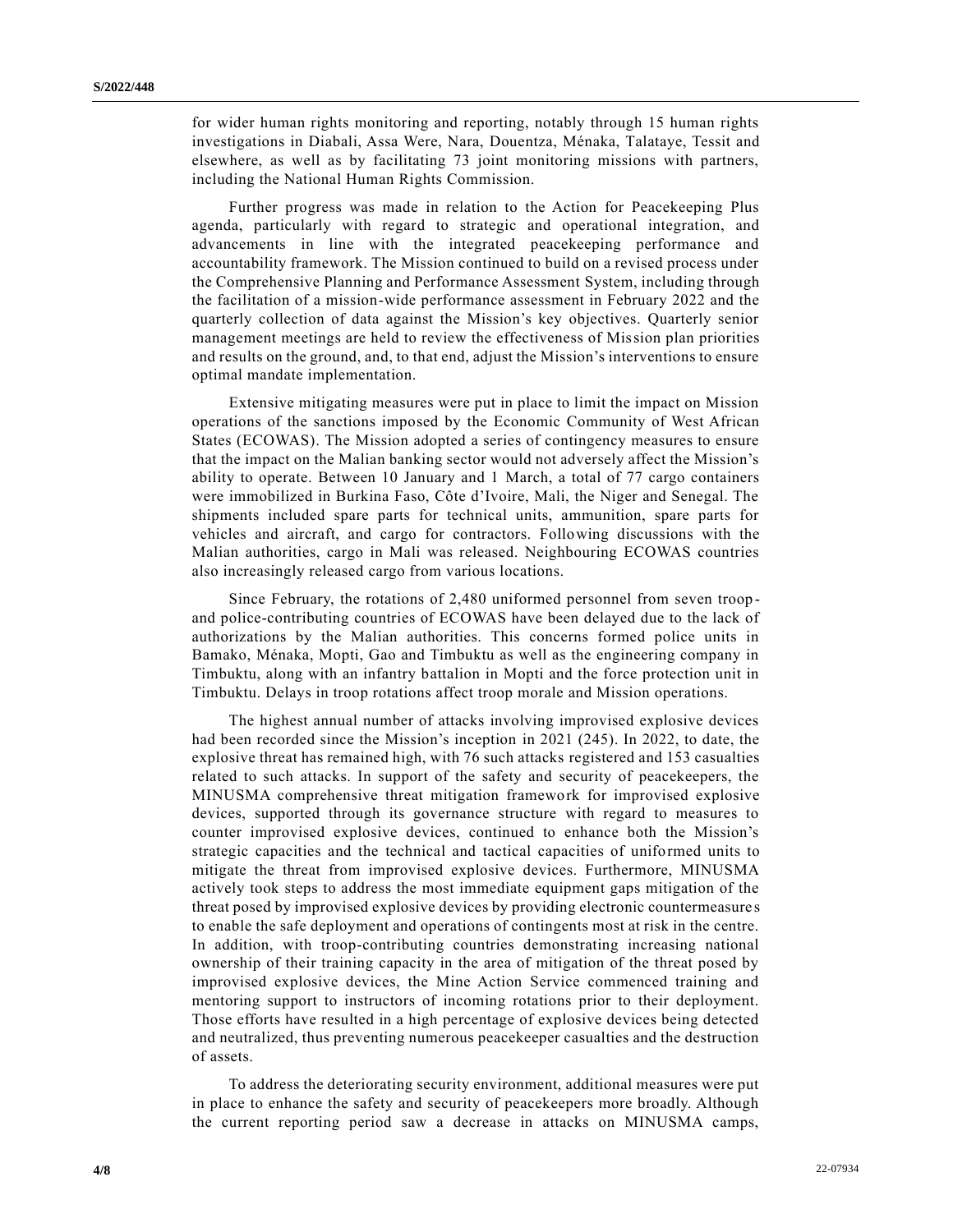peacekeepers continue to be targeted on main supply routes. Efforts to improve camp protection continued, including the use of agile base defence systems, through the construction and refurbishing of bunkers in Douentza and Ansongo and individual overhead protection against indirect fire in Timbuktu, Gao, Kidal, Ménaka and Tessalit.

The Mission also invested in protection technology to enhance surveillance, detection and early warning at its bases, as well as the protection of civilians. The Mission adapted its early warning deployment systems to counter evolving threats in Mopti, Gao, Kidal and Timbuktu. In addition, to complement static protection and surveillance measures at its Kidal camp, MINUSMA commissioned the deployment of its own unmanned aerial system. In line with my vision for a United Nations 2.0 and the Strategy for the Digital Transformation of United Nations Peacekeeping, MINUSMA also took steps to consolidate the various incident databases to improve its analytical capacity and advance in the implementation of the peacekeeping intelligence policy, including through the relaunching of the mission peacekeeping intelligence coordination mechanism.

The Mission continues to take steps towards improving the safety and wellbeing of women peacekeepers as part of a larger effort to make its engagement with local populations more effective. Under the Elsie Initiative for Women in Peace Operations, the Mission advanced a number of construction projects in camps identified as having high proportions of women. The projects included prefabricated accommodations, water and sanitation facilities, and perimeter wall and security gate installations in Kidal. In coordination with the Secretariat, MINUSMA also initiated plans to expand accommodations and sanitary infrastructure in seven camps for formed police units.

#### **Impact of the withdrawal of international forces**

The withdrawal of Operation Barkhane and Task Force Takuba forces entails a significant shift in the country's overall security architecture and posture, which will affect the Mission's operations. In the light of the latest clashes between violent extremist groups and of a general deterioration in security in the Liptako-Gourma tri-border area, sector East will be particularly affected. The security gap will have consequences for the protection of civilians.

As outlined in my report [\(S/2022/446\)](https://undocs.org/en/S/2022/446), the Secretariat is engaging with troopcontributing countries to address logistical gaps, including with regard to medical capabilities previously provided through Operation Barkhane in Gao. French forces based in neighbouring countries may be able to support Mission operations after their withdrawal from Mali through the provision of overflight route reconnaissance and of deterrence flights. However, such support would require the approval of the Malian authorities. MINUSMA is developing scenarios that have the potential to arise from the departure of Operation Barkhane and Task Force Takuba forces and is planning for contingencies to mitigate risks, including risks relating to the safety and security of United Nations personnel. Some short-term measures could be considered for the Mission to enhance its posture in the north for mandate implementation and the protection of its personnel and assets. In addition to such measures, the United Nations proposed to conduct an internal review of the situation in close consultation with the Malian authorities with a view to making recommendations on ways to adjust to the new dispensation.

## **Adaptation plan**

Since January, one of the three planned commercial intelligence, surveillance and reconnaissance units has been fully operational in Timbuktu. In addition, some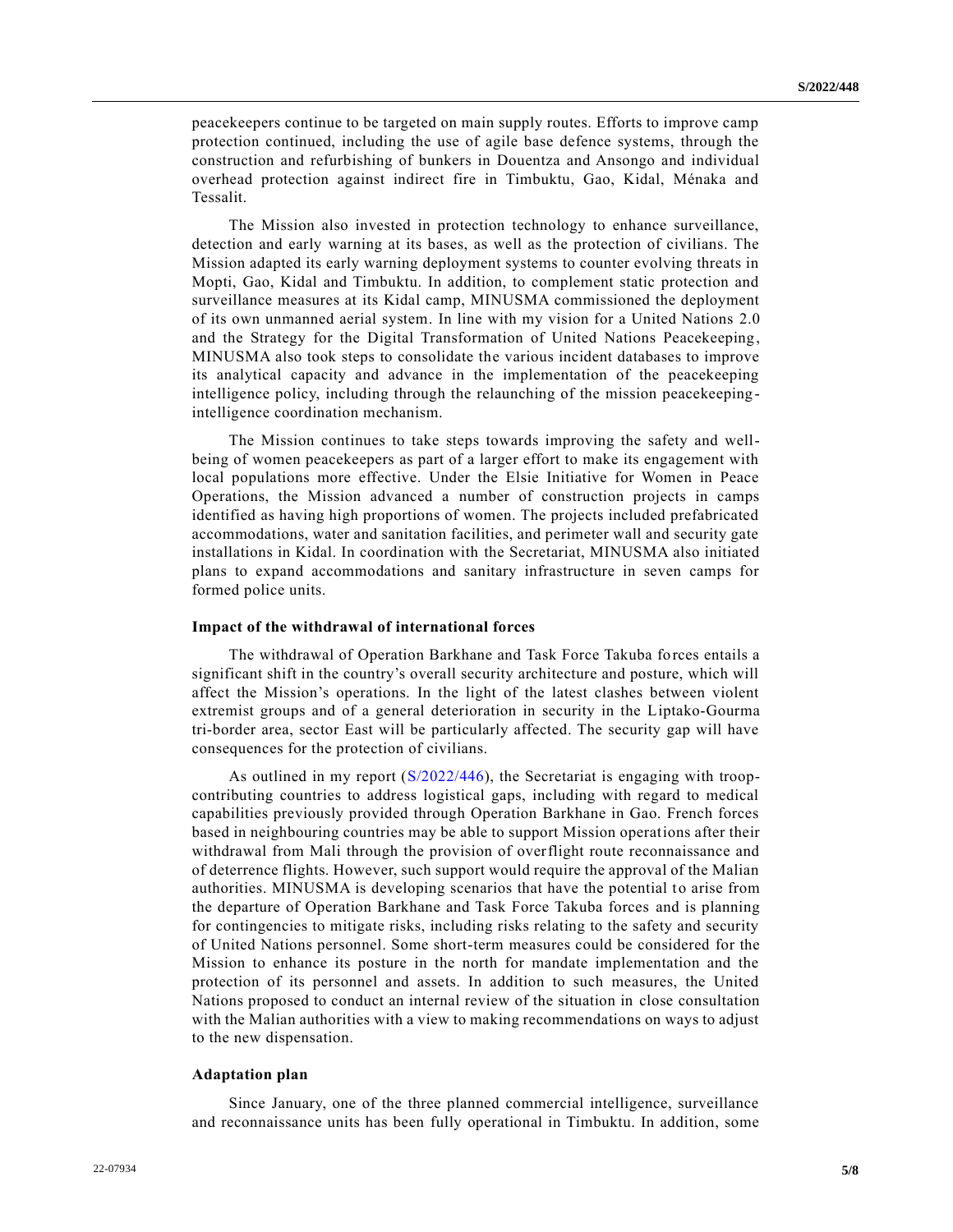progress has been made in the force generation process for the quick reaction force to be deployed to Mopti by July 2022. The deployment of a second commercial fixed wing intelligence, surveillance and reconnaissance unit and of an armed helicopter unit to Mopti, and the redeployment of a military utility helicopter unit from Timbuktu to Mopti are under way and should be completed before the end of the year. One unmanned aerial system unit is ready to deploy to Timbuktu, pending land-use approval from Malian authorities and construction.

The lack of critical capabilities envisaged in the adaptation plan, most notably armed aviation units, continues to hamper the Mission's performance. To date, no pledges have been received for either an armed or a civilian helicopter unit comprised of three specially equipped helicopters for Kidal, or for an attack helicopter unit planned for Gao. The full implementation of the adaptation plan is paramount to ensure both continued mandate implementation and the safety and security of peacekeepers. The imminent withdrawal of Operation Barkhane and Task Force Takuba forces adds to the urgency for these requirements to be met. I therefore reiterate my call to all Member States to actively contribute to the generation of these outstanding capabilities, most importantly air assets.

### **Evaluations of the Mission's force and police components**

Since December 2021, 11 completed military unit evaluations have been submitted to United Nations Headquarters. They include four infantry units, three military aviation units, one military hospital, two explosive ordnance disposal units and one military transportation unit. All units were evaluated as satisfactory. Two units were rated as well above Mission average and force leadership noted the leadership quality of the commanding officer of one explosive ordnance disposal unit and the efficiency of the work of one aviation unit. Other outstanding findings for some of the 11 assessed units included good situational awareness (two units), good ammunition storage (two units) and the proper use of engagement teams. Identified shortfalls included a lack of rules of engagement cards, a lack of more active engagement in carrying out tasks in the case of one unit and insufficient hygiene and isolation capacity at a military hospital unit. Other identified shortfalls included an insufficient number of women peacekeepers, insufficient adherence to scheduled major equipment maintenance plans and an insufficient number of mine-protected vehicles. Ongoing efforts include the strengthening of military unit evaluations through the use of the new in-mission evaluation online tool. MINUSMA conducted several additional evaluations that are still being reviewed by the force leadership. In addition, MINUSMA piloted evaluations of units using the tasks, standards and indicators methodology developed by the Office of Military Affairs.

MINUSMA police completed eight performance assessment and evaluation reports, with one unit being identified as having sustainment shortfalls. Examples of outstanding performance and identified good practices included unit leadership and comprehension of the mission mandate for two units, and proficiency in police techniques and tactics for one unit. The evaluations revealed generally satisfactory performance. Areas for improvement identified for some of the units included the deployment of new armoured personnel carriers, the replacement of expired ammunition, enhancement of camp defence, training on the buddy first aid kit system and strengthened mission-specific predeployment training. As part of the efforts to further enhance the performance of well-performing units, all units received recommendations within the framework of a performance improvement plan. In addition, all 11 formed police units were evaluated on a monthly basis for a total of 60 operational inspections.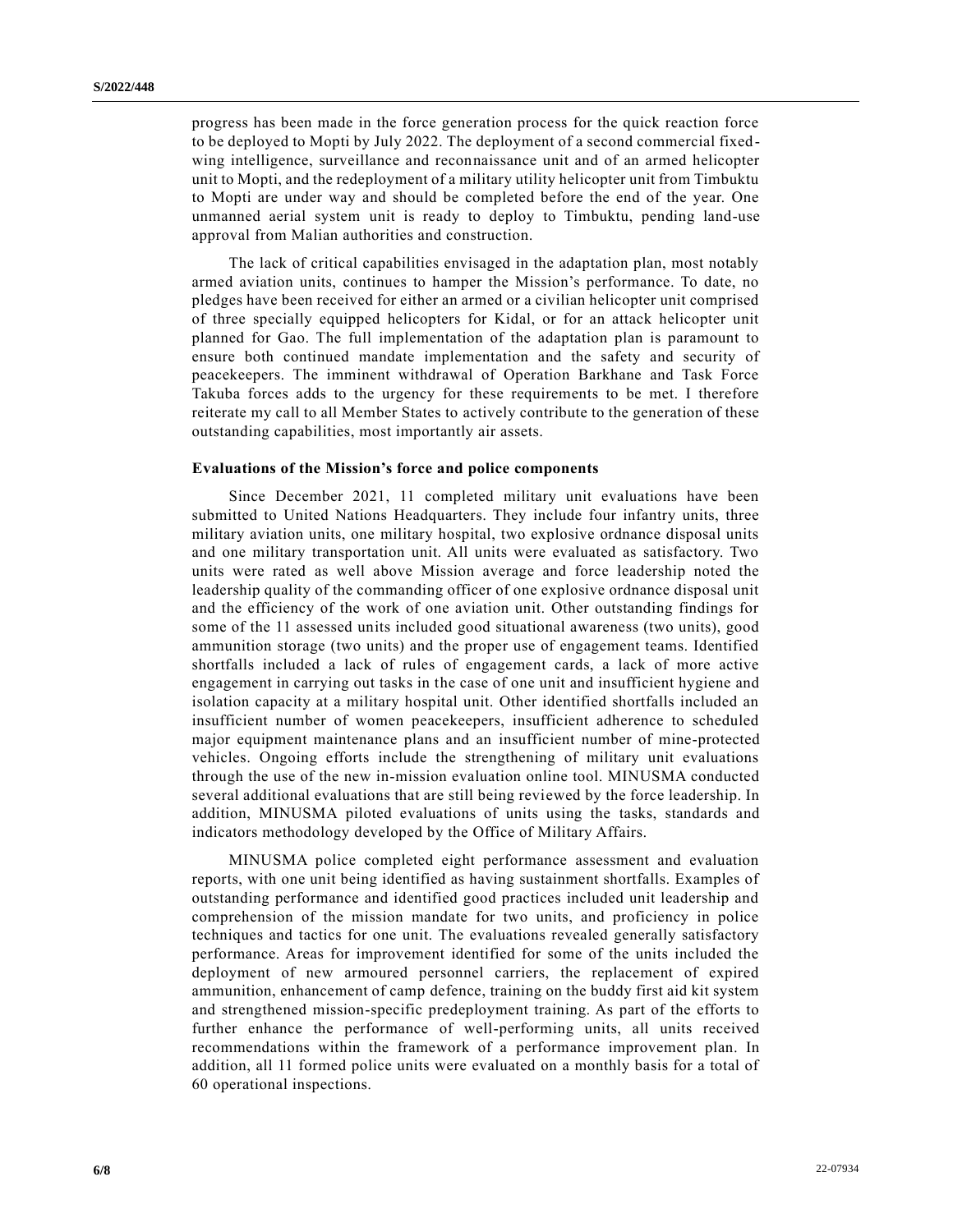## **Performance challenges**

As a result of rising insecurity in Mali, the geographical scope of long-range and night patrols by MINUSMA police had to be reduced owing largely to threats posed by improvised explosive devices and the lack of mine-protected vehicles. To address this, the Mission updated the statement of unit requirements for formed police units to include mine-protected vehicles and casualty evacuation training, both of which are critical to ensure the safety and security of peacekeepers. In addition, critical equipment to protect personnel against improvised explosive devices, such as vehicle-mounted jammers, is still missing for some troop- and police-contributing countries.

As outlined in my previous letter  $(S/2022/8)$ , the full operationalization of the Mission mobile task force, a core piece of the adaptation plan, continues to be hampered by concerns expressed by some troop-contributing countries, including with regard to casualty evacuations, which may be further affected by the withdrawal of Operation Barkhane and Task Force Takuba forces. Consequently, the areas of deployment for the contingents comprising the task force continues to be significantly limited.

During the reporting period, the Mission continued to improve its casualty evacuation system to enhance efficiency, improve coordination and raise capacities, including through the ongoing revision of the MINUSMA standard operating procedure for casualty evacuation. The Mission also strengthened its use of the eCASEVAC tool, which has allowed it to track the performance of each phase of the casualty evacuation process. Casualty evacuation continues to constitute an important aspect of the Mission's support to the Malian Defence and Security Forces. Since January 2021, MINUSMA has undertaken the evacuation of at least 226 individuals on behalf of the Malian Defence and Security Forces.

## **Implementation of the integrated strategic framework and transition plan**

The Mission continues to advance cross-component coordination as well as coordination with the United Nations country team, including to ensure collective coherence for mandate implementation in the context of Mali's complex challenges.

MINUSMA and the United Nations country team continue to provide integrated support for the current political transition process and the return to the constitutional order. Under the Mission's road map for mandate implementation [\(S/2021/300,](https://undocs.org/en/S/2021/300) annex), the first phase continues to be focused on key objectives to be achieved during the political transition, which is to culminate in national elections Once the political transition is concluded, longer-term transition planning under the second phase will be undertaken in coordination with the Government of Mali and the United Nations country team.

In the meantime, integrated work with the United Nations country team continues within the framework of the integrated transition support plan developed in late 2020. In particular, MINUSMA and the country team continue to implement a set of projects in support of the political transition in the areas of electoral preparations and reforms, with a focus on increasing participation by women, as well as in support of the fight against impunity. In that regard, the United Nations Integrated Electoral Team, which is composed of the United Nations Development Programme, MINUSMA and the United Nations Entity for Gender Equality and the Empowerment of Women (UN-Women), continues to provide important support for electoral preparations and reforms. To increase the participation and engagement of women in the electoral and political process, the Mission worked with UN-Women to establish a women's situation room, and facilitated capacity-building sessions for over 2,000